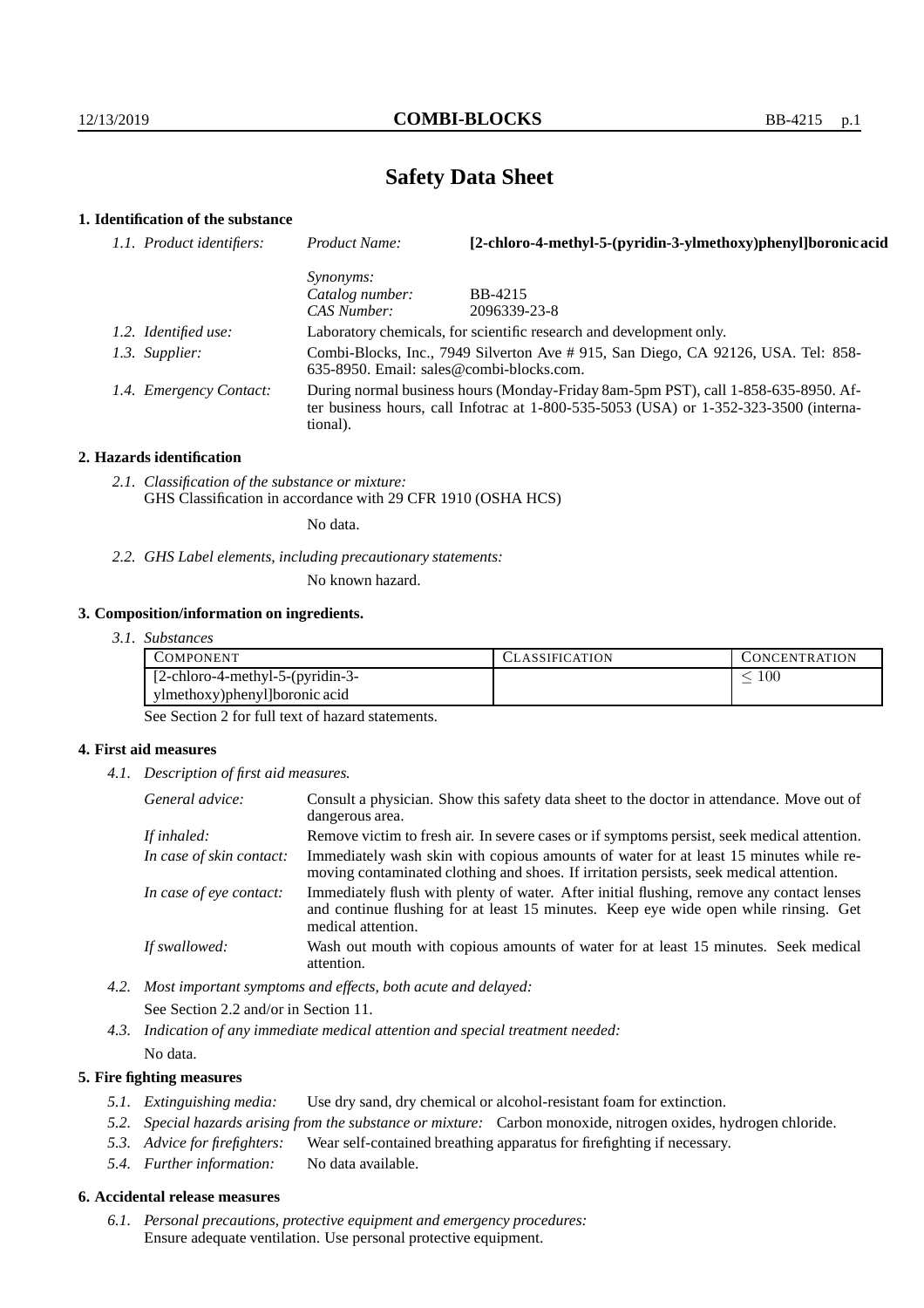|                           | 6.2. Environmental precautions:                                                                                                                                                                                                                                    |                                                                                                                                                                                    |  |  |  |
|---------------------------|--------------------------------------------------------------------------------------------------------------------------------------------------------------------------------------------------------------------------------------------------------------------|------------------------------------------------------------------------------------------------------------------------------------------------------------------------------------|--|--|--|
|                           | Should not be released into the environment. See Section 12 for additional ecological information.                                                                                                                                                                 |                                                                                                                                                                                    |  |  |  |
|                           | 6.3. Methods and materials for containment and cleaning up:                                                                                                                                                                                                        |                                                                                                                                                                                    |  |  |  |
|                           | Sweep up or vacuum up spillage and collect in suitable container for disposal.                                                                                                                                                                                     |                                                                                                                                                                                    |  |  |  |
|                           | 6.4. Reference to other sections:                                                                                                                                                                                                                                  |                                                                                                                                                                                    |  |  |  |
|                           |                                                                                                                                                                                                                                                                    | Refer to protective measures listed in Sections 8 and 13.                                                                                                                          |  |  |  |
|                           | 7. Handling and storage                                                                                                                                                                                                                                            |                                                                                                                                                                                    |  |  |  |
|                           | 7.1. Precautions for safe handling: Avoid contact with skin and eyes. Avoid inhalation of vapour or mist. Keep away<br>from sources of ignition - No smoking. Take measures to prevent the build up of electro-<br>static charge. For precautions see section 2.2. |                                                                                                                                                                                    |  |  |  |
| 7.2.                      | Conditions for safe storage, including any incompatibilities: Store under $-20^{\circ}$ C. Keep container tightly closed in<br>a dry and well-ventilated place. Containers which are opened must be carefully resealed<br>and kept upright to prevent leakage.     |                                                                                                                                                                                    |  |  |  |
| 7.3. Specific end use(s): |                                                                                                                                                                                                                                                                    | Laboratory chemicals, for scientific research and development only.                                                                                                                |  |  |  |
|                           | 8. Exposure Controls / Personal protection                                                                                                                                                                                                                         |                                                                                                                                                                                    |  |  |  |
|                           | 8.1. Control parameters:                                                                                                                                                                                                                                           |                                                                                                                                                                                    |  |  |  |
|                           | Components with workplace control parameters: Contains no substances with occupational exposure limit values.                                                                                                                                                      |                                                                                                                                                                                    |  |  |  |
|                           | 8.2. Exposure controls:                                                                                                                                                                                                                                            |                                                                                                                                                                                    |  |  |  |
|                           | Appropriate engineering controls: Ensure that eyewash stations and safety showers are close to the workstation<br>location. Ensure adequate ventilation, especially in confined areas.                                                                             |                                                                                                                                                                                    |  |  |  |
|                           | Personal protective equipment:                                                                                                                                                                                                                                     |                                                                                                                                                                                    |  |  |  |
|                           | Eye/face protection:                                                                                                                                                                                                                                               | Wear appropriate protective eyeglasses or chemical safety goggles as described by OSHA's<br>eye and face protection regulations in 29 CFR 1910.133 or European Standard EN166.     |  |  |  |
|                           | Skin protection:                                                                                                                                                                                                                                                   | Handle with gloves. Gloves must be inspected prior to use. Use proper glove removal<br>technique (without touching glove's outer surface) to avoid skin contact with this product. |  |  |  |

| Eye/face protection:               | Wear appropriate protective eyeglasses or chemical safety goggles as described by OSHA's<br>eye and face protection regulations in 29 CFR 1910.133 or European Standard EN166.                                                                                                                                         |  |  |
|------------------------------------|------------------------------------------------------------------------------------------------------------------------------------------------------------------------------------------------------------------------------------------------------------------------------------------------------------------------|--|--|
| Skin protection:                   | Handle with gloves. Gloves must be inspected prior to use. Use proper glove removal<br>technique (without touching glove's outer surface) to avoid skin contact with this product.<br>Dispose of contaminated gloves after use in accordance with applicable laws and good<br>laboratory practices. Wash and dry hands |  |  |
| <b>Body Protection:</b>            | Complete suit protecting against chemicals, Flame retardant antistatic protective clothing.<br>The type of protective equipment must be selected according to the concentration and<br>amount of the dangerous substance at the specific workplace.                                                                    |  |  |
| Respiratory protection:            |                                                                                                                                                                                                                                                                                                                        |  |  |
| Control of environmental exposure: | Prevent further leakage or spillage if safe to do so. Do not let product enter<br>drains.                                                                                                                                                                                                                              |  |  |

# **9. Physical and chemical properties**

*9.1. Information on basic physical and chemical properties*

| (a)      | Appearance:                                   | Solid                |
|----------|-----------------------------------------------|----------------------|
|          | Odour:                                        | No data              |
| (b)      |                                               |                      |
| (c)      | Odour Threshold:                              | No data              |
| (d)      | $pH$ :                                        | No data              |
| (e)      | Melting point/freezing point:                 | $170 - 190^{\circ}C$ |
| (f)      | Initial boiling point and boiling range:      | No data              |
| (g)      | Flash point:                                  | No data              |
| (h)      | Evaporatoin rate:                             | No data              |
| (i)      | Flammability (solid, gas):                    | No data              |
| (j)      | Upper/lower flammability or explosive limits: | No data              |
| $\rm(k)$ | Vapour pressure:                              | No data              |
| (1)      | Vapour density:                               | No data              |
| (m)      | Relative density:                             | No data              |
| (n)      | Water solubility:                             | No data              |
| $\circ$  | Partition coefficient: n-octanol/water:       | No data              |
| (p)      | Auto-ignition:                                | No data              |
| (q)      | Decomposition temperature:                    | No data              |
| (r)      | Viscosity:                                    | No data              |
| (s)      | Explosive properties:                         | No data              |
| (t)      | Oxidizing properties:                         | No data              |
|          |                                               |                      |